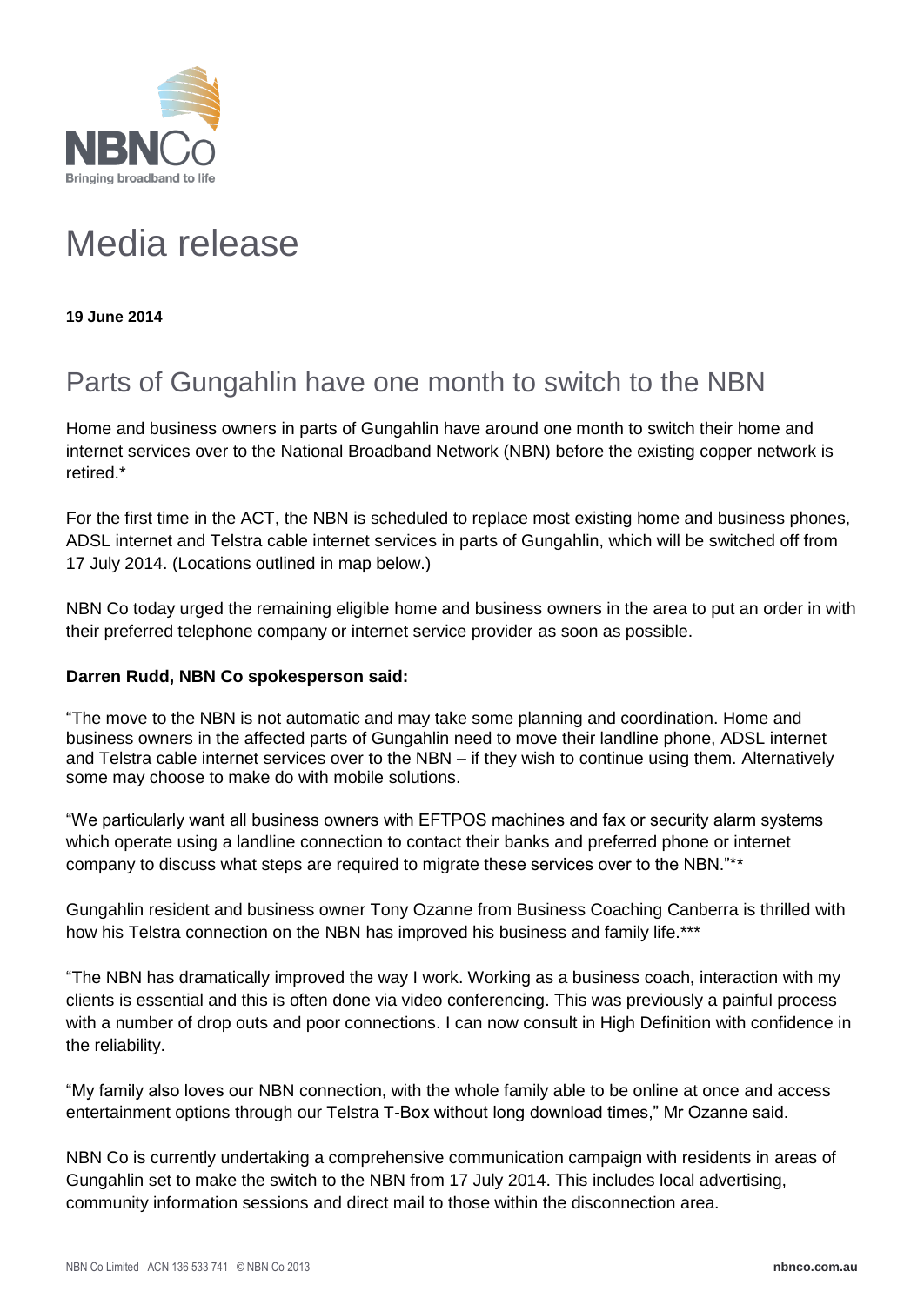The first of several areas in Gungahlin will be switched off from the existing copper network from 17 July 2014 with further areas to follow later in the year.

The move to the NBN is not automatic – homes and businesses will need to take the following steps:

### **1. Contact your preferred internet service provider or phone company:**

- a. If you have a medical alarm or alert (or a family member, carer or friend) you are encouraged to register your details with NBN Co's Medical Alarm Register by calling 1800 227 300 or complete the online form at: [nbnco.com.au/medicalregister.](http://www.nbnco.com.au/medicalregister)
- b. If you have an EFTPOS terminal, fax or alarm system, call the provider of that service (for example your bank) to ask what internet or landline phone services over the NBN will support the device.
- c. If your building has an emergency lift phone and/or a fire indicator panel you are encouraged to register your details with NBN Co so these services can be identified by calling 1800 687 626.\*\*\*\*
- d. Contact your preferred phone company or internet service provider and discuss your requirements.
- **2. Choose:** a plan that suits your needs.
- **3. Order:** your service over the NBN as soon as possible.

More information about the steps residents and businesses need to take to switch to the NBN as well as a list of service providers can be found at: [nbnco.com.au/switch.](http://www.nbnco.com.au/switch)

#### **Media enquiries:**

**NBN Co Media Hotline** 02 9927 4200 [media@nbnco.com.au](mailto:media@nbnco.com.au)

**Name:** Dan Chamberlain **Phone:** +61 400 569 951 **Email:** [danchamberlain@nbnco.com.au](mailto:danchamberlain@nbnco.com.au)

#### **Media materials:**

Supporting video, audio and image files can be downloaded from the below link: <https://www.dropbox.com/sh/wq6wyht7mi0wwi4/qnv4BCfWW1>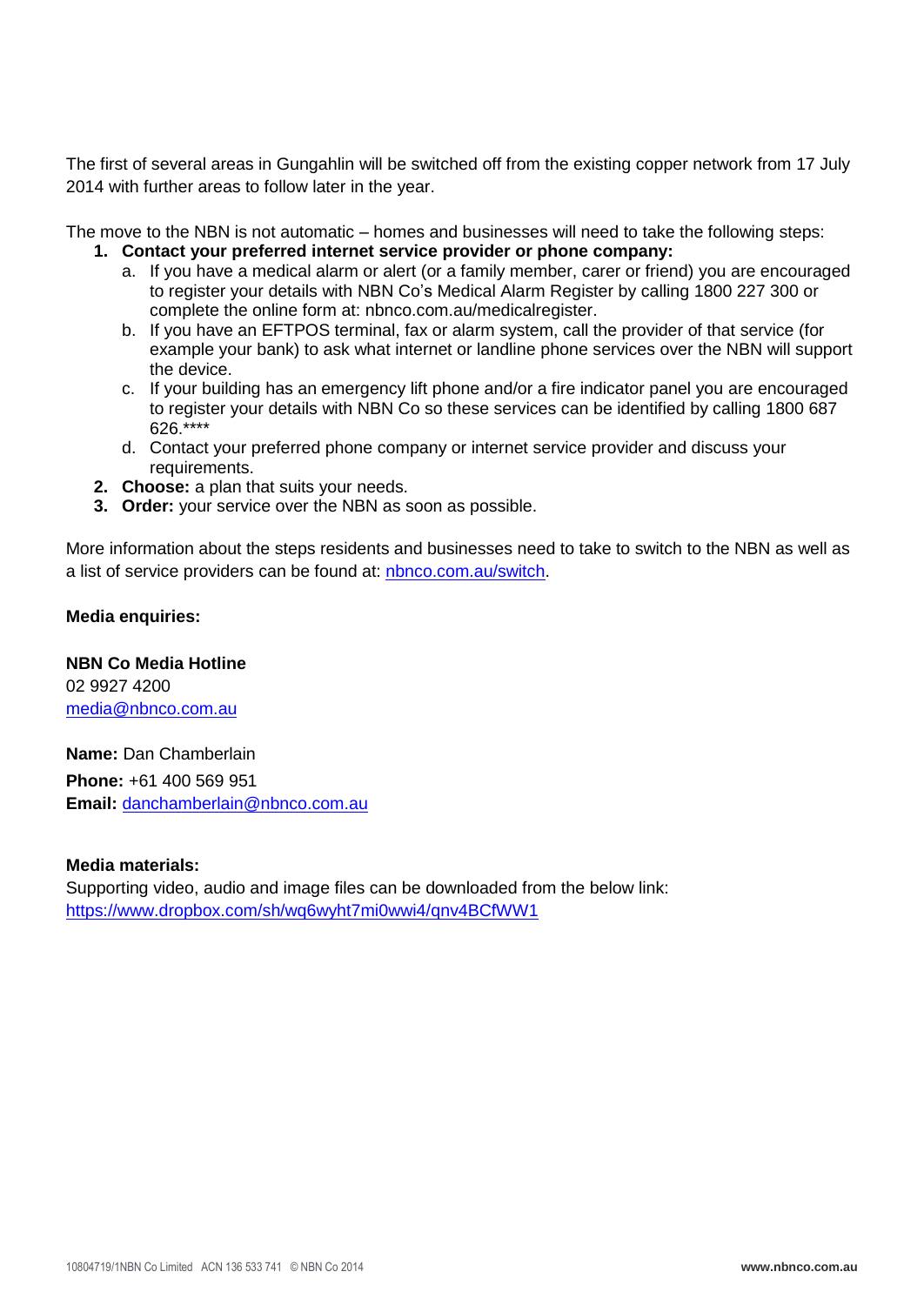

### **Notes to editors:**

- As part of the Statement of Expectations released in April 2014, NBN Co is working to ensure all Australians have access to very fast broadband as soon as possible, at affordable prices, and at the least cost to taxpayers. The Statement allows for the NBN to be built in the most cost-effective way using the technology best matched to each area of Australia.
- The rollout maps on the NBN Co website are intended to be an accurate picture of the state of the rollout as it stands today. The maps will be updated as the shape of future rollout becomes clearer.
- People who can order a service and want to make the switch to the NBN should search 'getting connected' on the nbnco.com.au website.